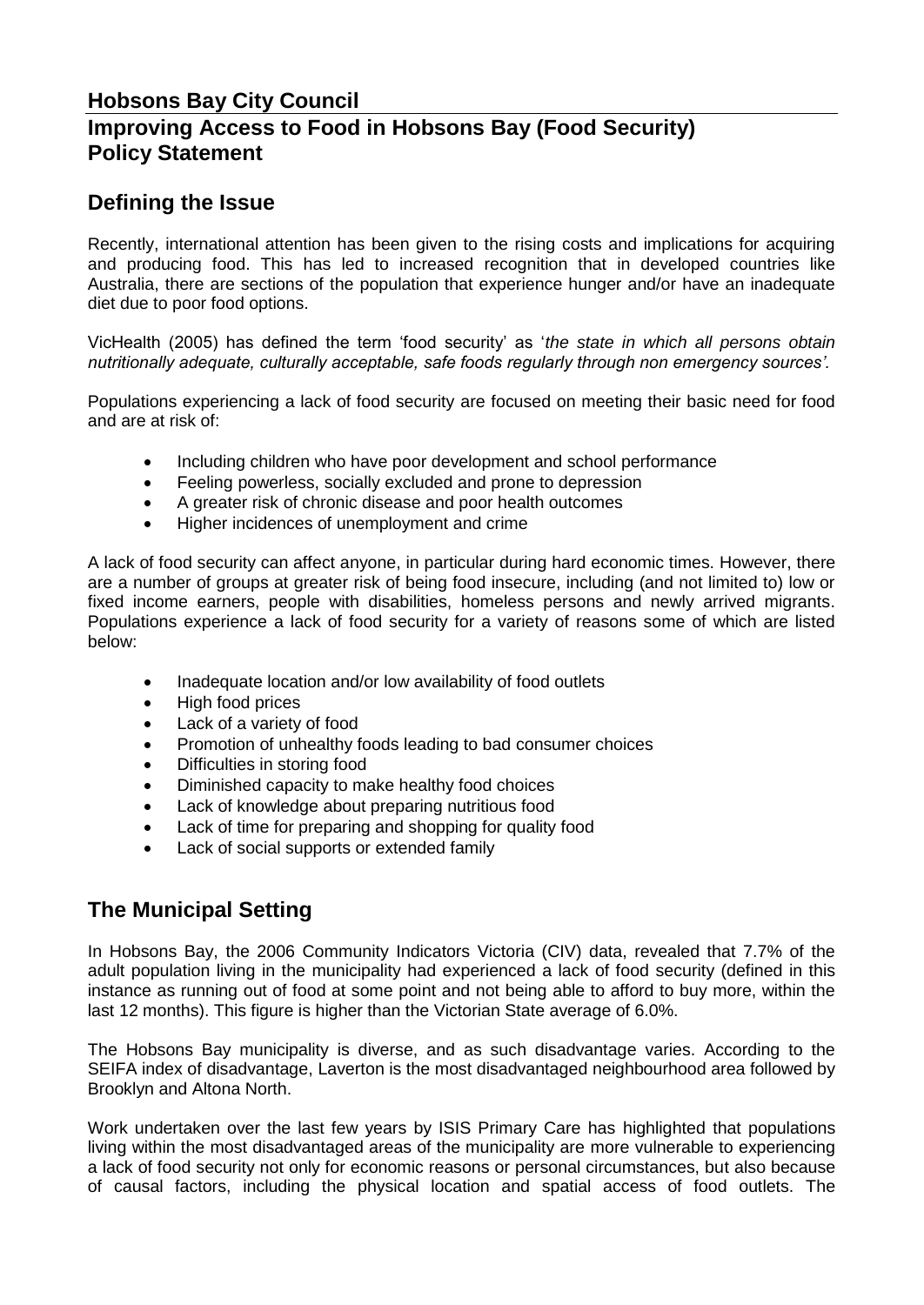HealthWest Primary Care Partnership and work undertaken through the Council's Kids – 'Go For Your Life' also highlight food security as an issue within Hobsons Bay.

## **Context for the Hobsons Bay City Council's Work on the Issue**

The Hobsons Bay City Council has recognised access to 'safe and nutritious food' as a priority area of focus for its work within the municipality's Health and Wellbeing Plan 2007 - 2011.

In 2008, the Council undertook work to establish a common understanding of the food security issue. This work also served to highlight the areas in which the Council was currently undertaking work to address food insecurity.

A community consultation in early 2009 identified the factors that the community deemed important when accessing food as well as their views on what is needed within the municipality in order to improve access to food. The community consultation also asissted to identify areas where the Council might have a role to play in influencing and addressing food security issues into the future.

This work is described in more detail within the Food Security Discussion Paper and the Community Consultation Report which accompany this policy statement.

## **The Purpose and Intention of this Policy**

The Hobsons Bay City Council recognises that the factors affecting populations vulnerable to food security are complex and require a varierty of responses from a range of stakeholders.

In the absence of any Federal or State policies, local government is limited in its capacity to address all the determinants surrounding the food security issue.

However, given that food security has been confirmed as an issue for sections of the population living within Hobsons Bay, the Council recognises that a local response to the issue is required in order to promote initiatives and solutions at the local level.

**The purpose of this policy statement is to inform and guide future work relating to improving access to food for vulnerable populations in Hobsons Bay, within a Human Rights based framework.**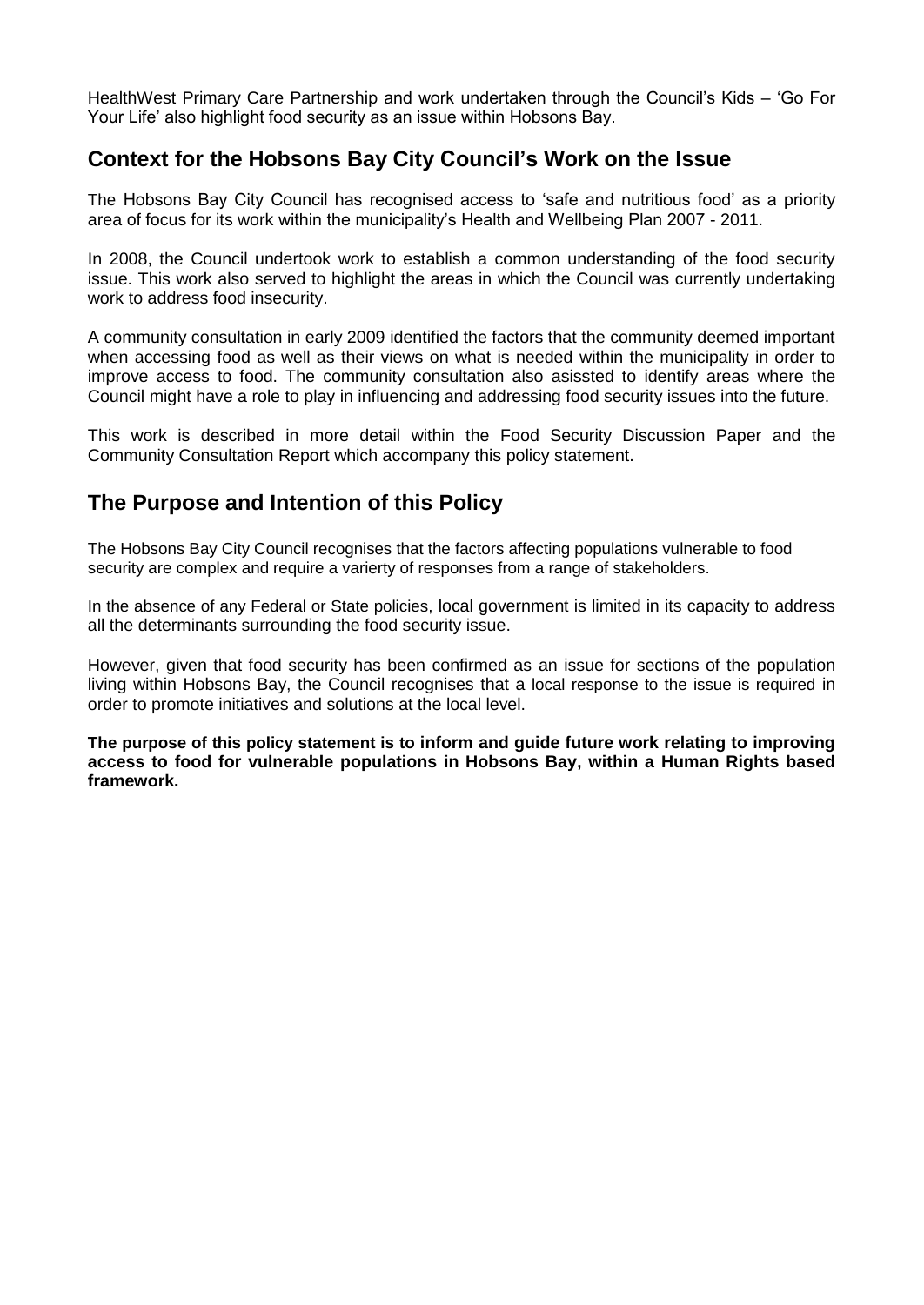# **Vision for Improving Access to Food in Hobsons Bay**

Key stakeholders working together to develop an active coordinated effort which endeavours to ensure all residents living in Hobsons Bay are able to access safe and nutritious food, at all times, without having to resort to emergency resources.

# **Guiding Principles**

The following fundamental principles will guide the Hobsons Bay City Council's strategic directions for improving access to food in Hobsons Bay.

- 1. Access to safe and nutritious food is a basic human right to which all residents of Hobsons Bay are entitled.
- 2. Populations who have adequate access to food experience better health and wellbeing outcomes and are at less risk of chronic diseases.
- 3. The Hobsons Bay City Council recognises that the factors affecting food security are complex and include environmental, economic and social factors that relate to the acquisition and production of food.
- 4. The local, national and gloabal effects of climate change will have an impact on the availability, choice and price of food.
- 5. All levels of Government have a role to play in addressing the factors underpinning the food security. Local government is currently limited in its capacity to address all the determinants surrounding the food security issue.
- 6. The Hobsons Bay City Council is committed to ensuring a cooperative effort by the community and all levels of Government to ensure improvements in food access at the local level occur.
- 7. Local Governmanet is well placed to provide leadership to mitigate the impacts of a lack of food security in its community, through cross departmental solutions to local needs, now and into the future.
- 8. The Hobsons Bay City Council recognises that it is important that the needs of those in the community vulnerable to experiencing a lack of food security are heard. The Hobsons Bay City Council can advocate on behalf of vulnerable populations as well as the services supporting them to assist in addressing inequalities.

### **Strategic Directions**

The strategic directions outlined in this policy will guide the Hobsons Bay City Council's current and future work towards addressing the various determinants of food security.

### **Strategy 1 - Advocating for Food Security**

### **The Council will work in partnership with key stakeholders in the region to advocate for resources to address food security issues.**

The Hobsons Bay City Council recognises that the factors affecting populations vulnerable to food security are complex and require a varierty of responses from a range of stakeholders. It is recognised that within Hobsons Bay the number of organisations providing welfare services is limited. Therefore, it is important that the needs of those in the community vulnerable to experiencing a lack of food security are heard. The Council is well placed to build partnerships and undertake the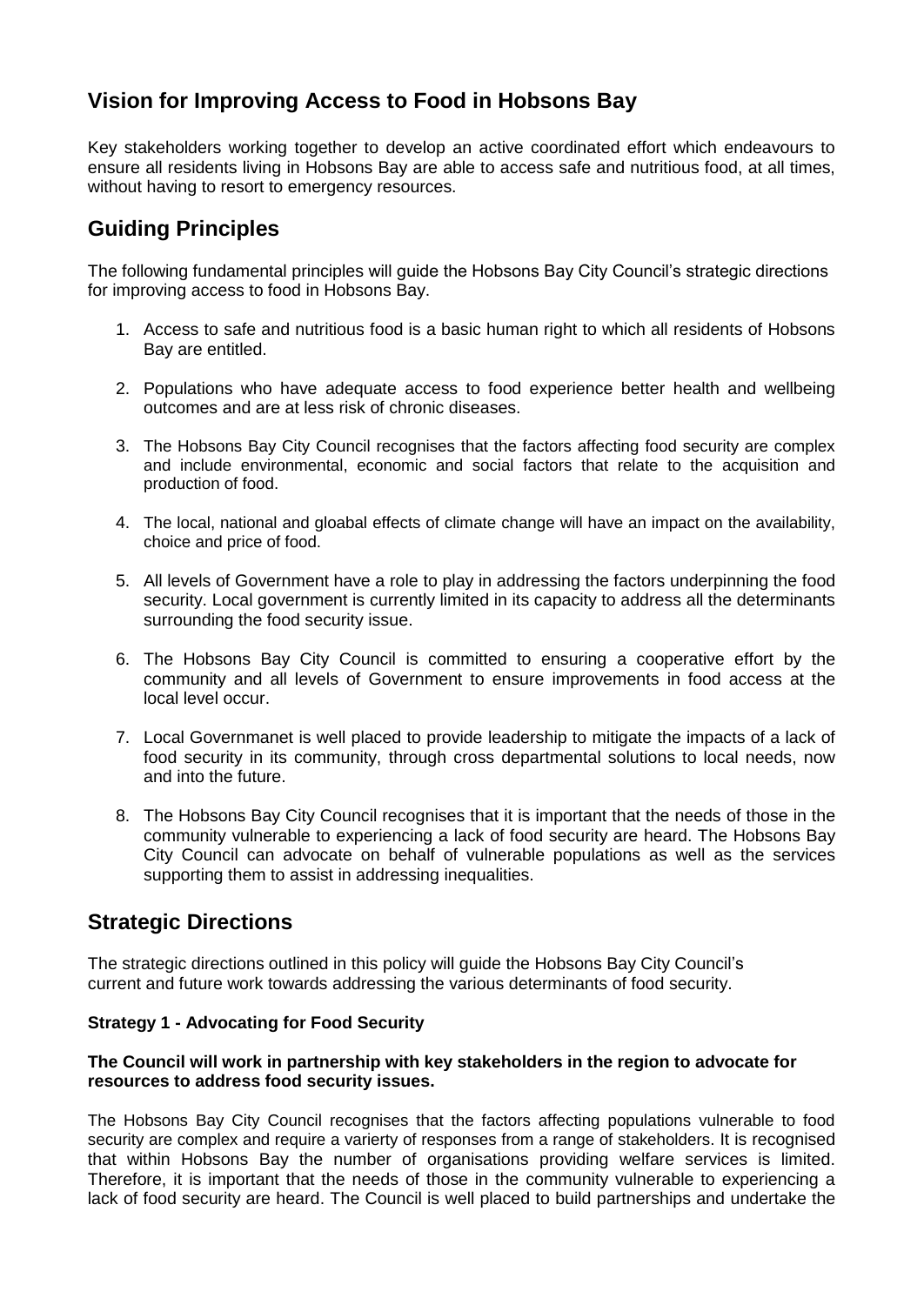research and advocacy required to attract resources and promote initiatives and solutions at the local level.

### **Strategy 2 - The Urban Environment**

#### **Through its land use, town planning, economic development and infrastructure responsibilities, the Council will aim to ensure residents have access to affordable, safe and nutritious food within walking distance or by easily accessible transport.**

Populations vulnerable to a lack of food security experience a range of barriers which may be either linked to their own limited mobility, their capacity to afford and/or their ability to access food due to the urban landscape in which they live. Some areas of Hobsons Bay have limited choice of food outlets and limited public transportation for residents. This exacerbates food security issues for those most vulnerable.

### **Strategy 3 - Education for Healthy and Sustainable Eating**

### **The Council will help promote community initiatives that increase knowledge of food preparation, nutritional education and the production of environmentally sustainable food.**

In order for populations to be food secure not only do they need to have access to the right foods at affordable prices, but they also need to be able to obtain relevant information to make the right nutritional choices and be able to prepare the foods that will lead to a balanced diet. It is also important for populations to be aware of the implications that production, manufacture, transport and packaging of food have on the natural environment and be able to more readily access food that is locally grown.

### **Strategy 4 - The Council's Food Services**

### **The Council's food services will provide meals that cater for the nutritional and cultural needs of residents vulnerable to a lack of food security.**

Through the delivered meals service and Café Meals program, the Council works with the community to provide meals to vulnerable residents in our community who due to age, disability or frail health, are unable to prepare or access food. It is important to ensure that the food provided through the Council's food services reflects the needs of the community, both from a nutritional and cultural perspective.

### **Strategy 5 - Support in Emergency Situations**

#### **The Council will facilitate and support the work of community based organisations to ensure that residents vulnerable to a lack of food security are assisted in times of need.**

Populations that are on fixed or low incomes, who are homeless or have drug, alcohol, mental health problems or have a disability, are vulnerable to finding themselves in situations where they run out of food and don't have the necessary money to buy what is required to feed themselves or their families adequately. Such vulnerable populations turn to the support offered by emergency relief providers and other community based organisations. It is critical for the Council to support the valuable work that these organisations and their volunteers undertake with limited resources, to ensure residents get the assistance they need in times of crisis.

### **Strategy 6 - Encouraging Healthy Eating Practices**

**The Council will lead by example and encourage healthy eating practices across the municipality and within the Council's own programs and activities, in particular within services which cater for children.**